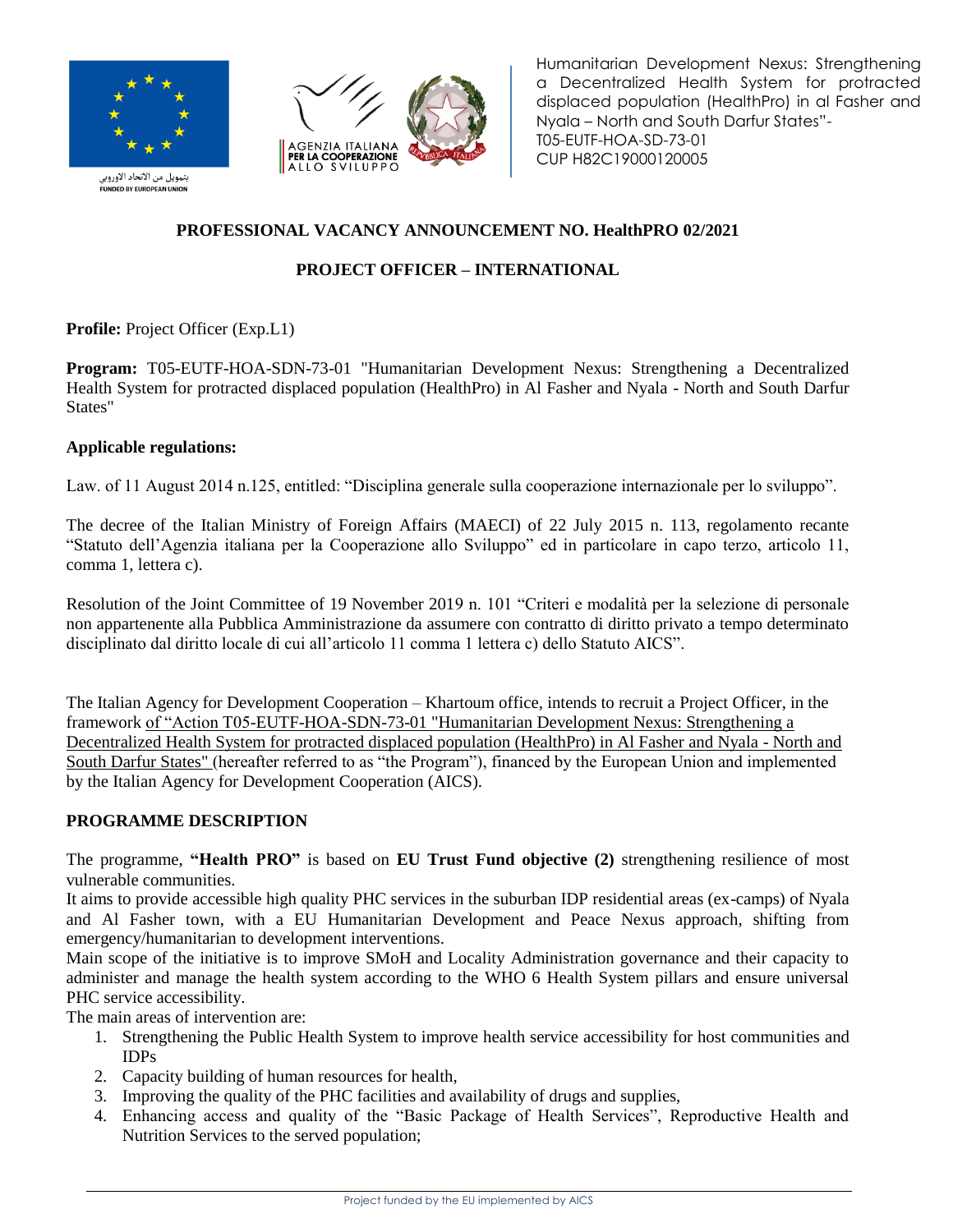5. Increasing the level of integration of care at community level through community involvement and awareness raising on health risks practices and behaviours;

### **TERMS OF REFERENCE**

#### **Professional position required: Project Officer - (Expert L1, Ref: "Determina Direttoriale AICS n. 28 of 5th February 2021)**

**Duty station:** Nyala/AlFasher (Darfur), Khartoum according to project implementation phases, travels in the other areas of intervention

**Duration:** The contract will be of 12 months, renewable up to the end to the Project (31st July 2023), including a three-months' probation period

**Expected start of employment:** at the end of the selection process.

**Remuneration: 4.380** Euro net monthly salary. **(Ref: "Determina Direttoriale AICS n. 28 of 5th February 2021)**

**Prohibition to engage in other activities**: The selected candidate must not have carried out, during the last three years, any business activity in the country of service, or be in a situation of conflict, even potential, of interests that undermine the impartial exercise of the functions, as provided for in Article 53 of Legislative Decree no. 165 of 2001, referred to in Law No. 190 of 2012 and by the Code of Ethics and Conduct of AICS. The Administration reserves the right to verify, under penalty of exclusion, the compliance of what has been declared in this regard by the selected candidate.

### **1. KEY FUNCTIONS**

The **Project Officer** will carry out his/her duties and responsibilities under the supervision of the Head of the Sudan Office of the Italian Agency for Development Cooperation (AICS), and the Program Technical Coordinator.

The Project Officer will ensure his/her technical support in the implementation of the Programme activities. He/she will report to the Programme Technical Coordinator

#### The **Procurement/logistic implements the following tasks**:

- Contributing to the correct technical implementation of the **Delegation Agreement***.*
- Contributing to the preparation and update of the work plan of the Programme.
- **manage and coordinate the technical implementation of the work plan on the basis of the work methodology**
- **organize and implement capacity building and institutional building activities;**
- **assisting local Ministries / counterparts for planning, supervising, monitoring activities;**
- Assisting the Program Technical Coordinator in the preparation of the Terms of Reference ToR of tenders and calls for proposals.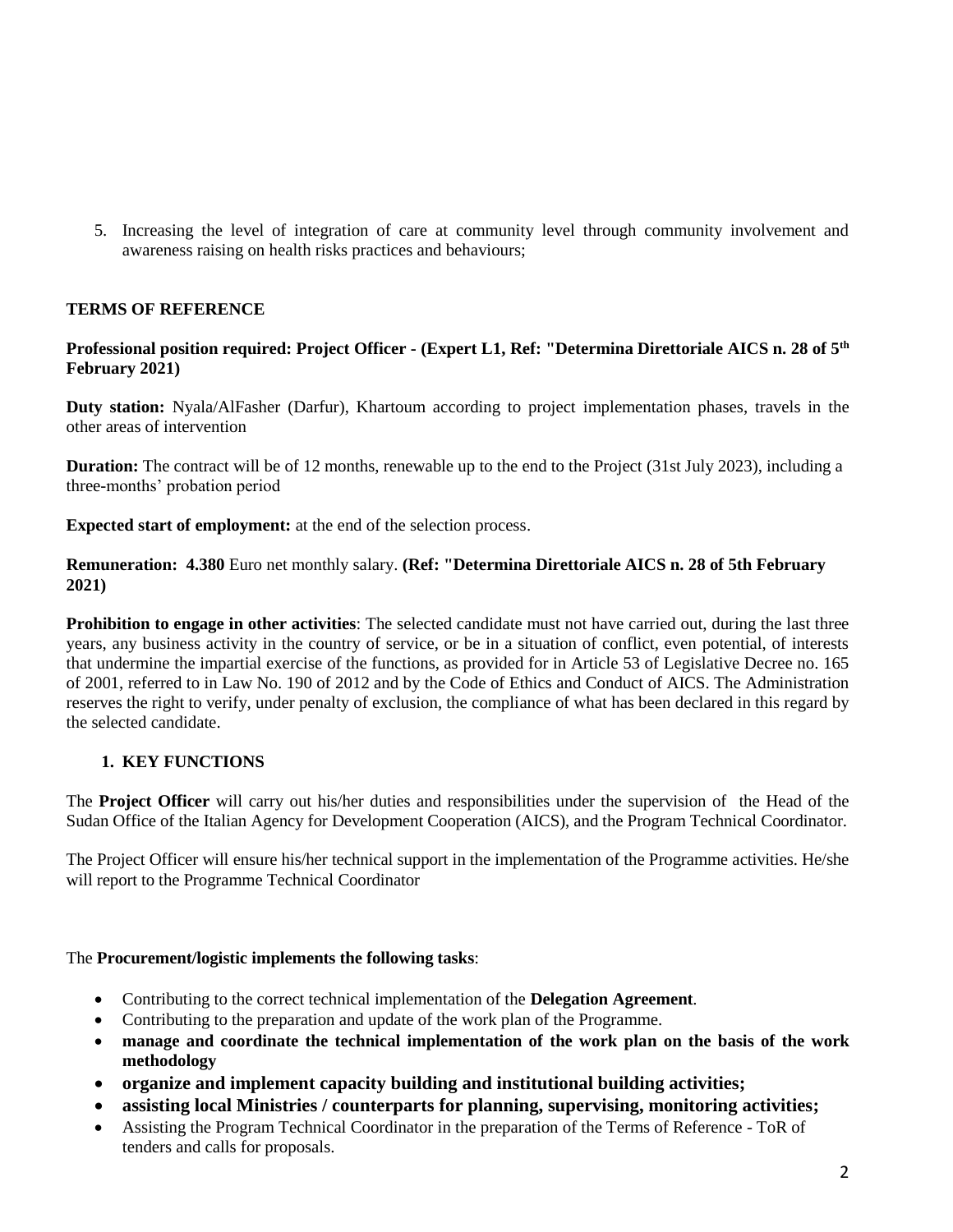- Verifying and monitoring the technical implementation and results achieved by the selected implementing agents.
- Organising and monitoring the efficiency and effectiveness of the activities carried out by experts during short term missions.
- Supporting and supervising the activities carried out by the Programme Management Units.
- prepare technical reports on the progress of the Action in view of the Interim Reports and the Final report;
- assist the Technical Coordinator of the Program in managing the monitoring visits
- Perform any other activity required for the correct implementation of the Project.

## **2. REQUIREMENTS**

### **2.1 Essential requirements**

Candidates will be considered eligible for selection on the basis of the following essential requirements, to be fulfilled by the deadline for applications:

- a) Age not exceeding (at the time of signing the contract) that required for retirement by local regulations (60 years), or by Italian regulations (ref. Law 398/87) for candidates' subject to the Italian social security system (67 years);
- b) Medically fit for employment;
- c) University degree (level 7 European Qualification Framework EQF) in Health related topics (Medicine, Nursing, Public Health).

The candidates can avail themselves of the equivalences for the admission to public competition, published on the web-site of the Ministry of the Education, University and Research [www.miur.it.](http://www.miur.it/) Other degrees/diplomas (level 6/5 European Qualification Framework EQF) and/or in different fields related to social service, community development, cooperation, will be considered when matched with qualified professional experience in the sector of intervention.

- d) Al least two (2) year experience in the Health/social service humanitarian/development programs with international organizations and/or governmental and non-governmental bodies
- e) excellent intercultural communication skills
- f) Proficient computer skills including Microsoft programs, spread sheets, Email (Outlook) and internet
- g) Not having sustained, in the three-year period preceding the date of expiry of the notice, an assessment of insufficiency in the assessment of work done/performed in the context of employment contracts signed with AICS offices other than Khartoum

### **2.2 Preferred requirements**

- *-* Post-graduation degrees (Master-Doctorate) in Health/social service/development program related topics
- *-* Good experience in data collection, analysis and report writing.
- *-* At least 1 year previous experience in EU funded initiatives
- *-* good knowledge of Project cycle management/theory of change
- *-* Experience in implementing PHC, MHC and RH services in Developing Countries rural areas.
- *-* Knowledge on nutrition programs and services
- *-* Knowledge in WASH programs
- *-* excellent capacity on reporting in writing and verbally in the language of the program (English)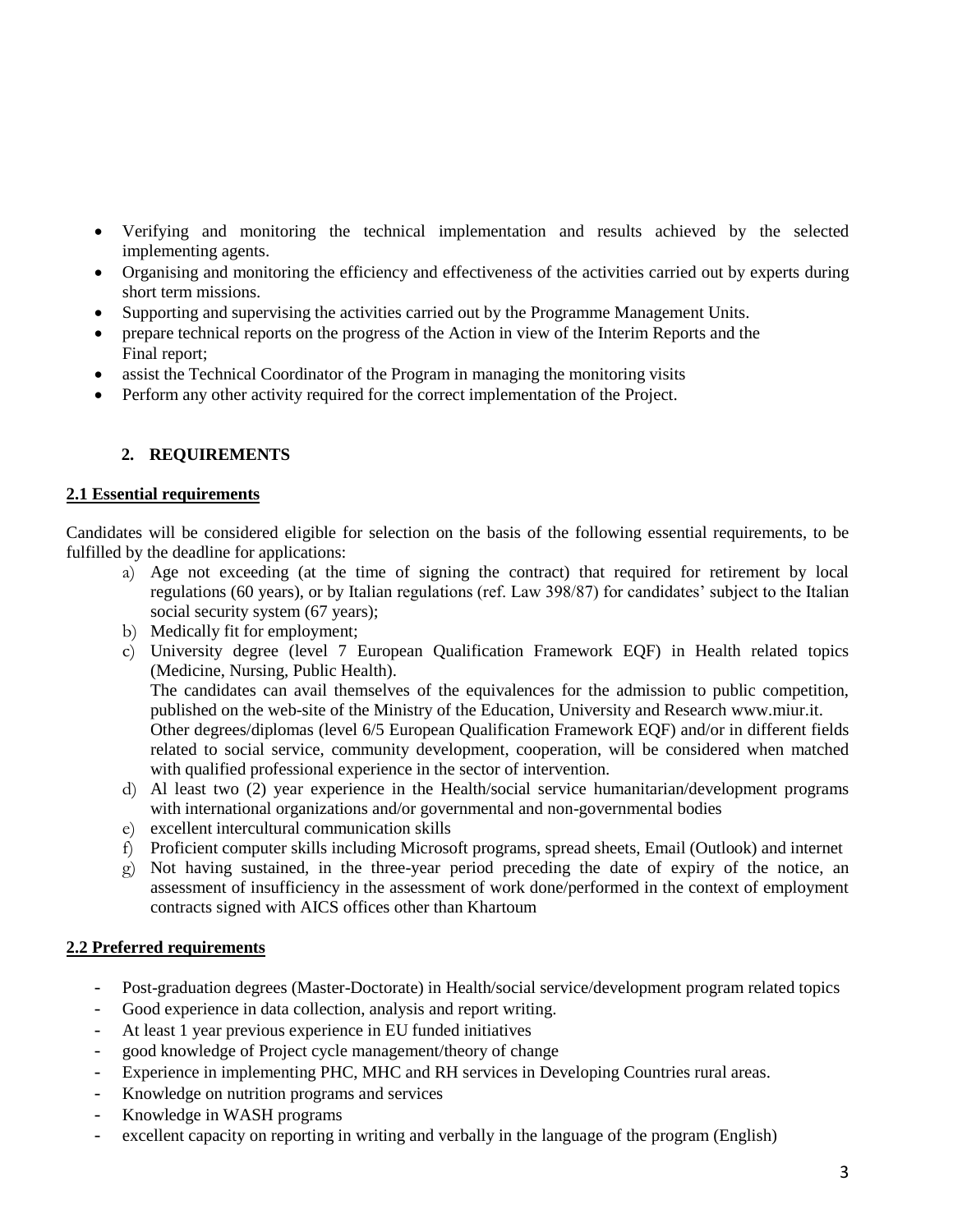- *-* knowledge of EU procurement procedures (PRAG)
- *-* Proficient in using computers including Microsoft programs, spread sheets, Email (outlook) and internet.
- *-* very good communication skills (verbal and writing) and capacity to prepare and submit presentations
- *-* knowledge of Arabic (basic)
- *-* Previous experience in the Country/Region indicated in this vacancy

Before submitting their application, candidates should assess whether they fulfil all the essential requirements specified in this vacancy notice. Professional experiences indicated in the curriculum vitae are accounted only from the time the candidate obtained the degree required for the position. Start and end dates of all previous positions and indication on whether they were full- or part-time should be clearly stated in the curriculum vitae. Details of any professional experience, training, research, or studies must be provided in the application. Upon request, candidates must be able to provide supporting documentation clearly indicating the duration and nature of those experiences.

### **3. HOW TO APPLY**

The submission of the application, duly signed, should indicate the vacancy announcement code. The application shall be written in English and include:

- 1. **Legally Binding Statement** (according to art. 46 of Italian D.P.R. 28.12.2000 n. 445), as per the attached template, declaring:
	- a) Surname, name, date and place of birth.
	- b) Residence.
	- c) Age not exceeding (at the time of signing the contract) that required for retirement by local regulation (60 years), or by Italian regulation (ref. Law 398/87) for candidates' subject to the Italian social security system (67 years);
	- d) Citizenship;
	- e) Being medically fit for employment;
	- f) Full enjoyment of political and civil rights;
	- g) Absence of convictions for any criminal offence and absence of any pending criminal and accounting offences both in Italy and abroad;
	- h) Not to have been dismissed, dispensed, declared lapsed or fired from employment in a public administration, both in Italy and abroad;
	- i) Not having sustained, in the three-year period preceding the date of expiry of the notice, an assessment of insufficiency in the assessment of work done/performed in the context of employment contracts signed with AICS offices other than Khartoum;
	- j) To have acquired the academic qualification required by the selection notice;
	- k) To have acquired the professional experience required by the selection notice;
	- l) To have a written and spoken knowledge of English language, at least level C1 of the Common European Framework of Reference for Languages;
	- m) To have a written and spoken knowledge of Italian language, at least level C2 of the Common European Framework of Reference for Languages;
	- n) To have knowledge and consistent effective use of the main Microsoft Office applications.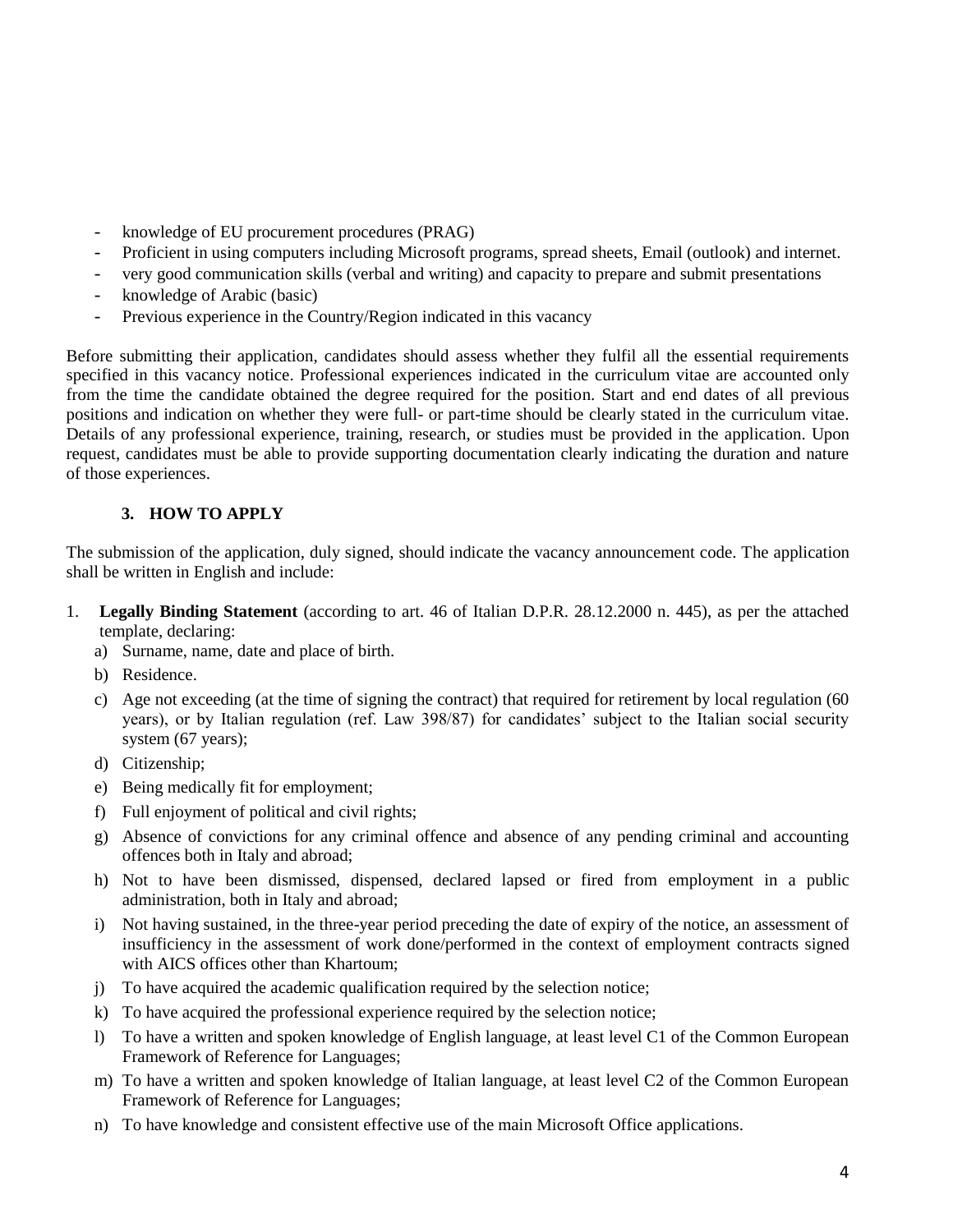Any false declaration will incur penal sanctions according to article 76 of Italian D.P.R. 28.12.2000, n. 445. as subsequently amended and supplemented, facing immediate termination of employment and loss of any wrongfully obtained benefit.

The application shall also include:

- 2. **Signed** motivation letter in English.
- 3. Copy of valid Passport.
- 4. **Signed** Curriculum vitae in English (Europass format).

The applicant should also provide a telephone number and an email address for communications. The applicant must communicate any changes occurring after the submission of the application for this vacancy. The applications, duly dated and signed, should be submitted in non-modifiable pdf format to the following email address: [recruitment.sudan@aics.gov.it](mailto:recruitment.sudan@aics.gov.it) by **June 17th 2021 at 12:00 (Central European time).** The subject of the email must contain the vacancy announcement Code **HealthPRO 02/2021**.

Please note that only complete applications received within the deadline will be accepted and considered.

### **4. EXCLUSION FROM SELECTION PROCEDURES**

The following will determine exclusion from the selection procedure:

- a) Applications lacking any of the essential eligibility requirements;
- b) Applications received after the deadline stated in this announcement and not following terms and modality set out in the present announcement;
- c) Application documents not signed.

#### **5. EVALUATION OF APPLICATIONS**

Once the terms of validity of the notice have elapsed, the head of AICS office in Khartoum assesses the admissibility of the applications regarding the presence of the essential requirements and the absence of causes for exclusion. The exclusion is communicated to the candidates concerned.

Subsequently, a recruitment commission of three members appointed according to art. 2 of the document approved by the *Delibera* n.101 of the Joint Committee n.101 evaluates the merits of applications by assigning a maximum overall score of 100 points according to the following criteria:

#### **QUALIFICATIONS (Max 70 points)**

- *-* Additional academic titles than the obligatory one: up to 10 points;
- Language skills: up to 10 points;
- Professional experience: up to 40 points;
- *-* Other qualifications of professional skills: up to 10 points.

#### **INTERVIEW (Max 30 points)**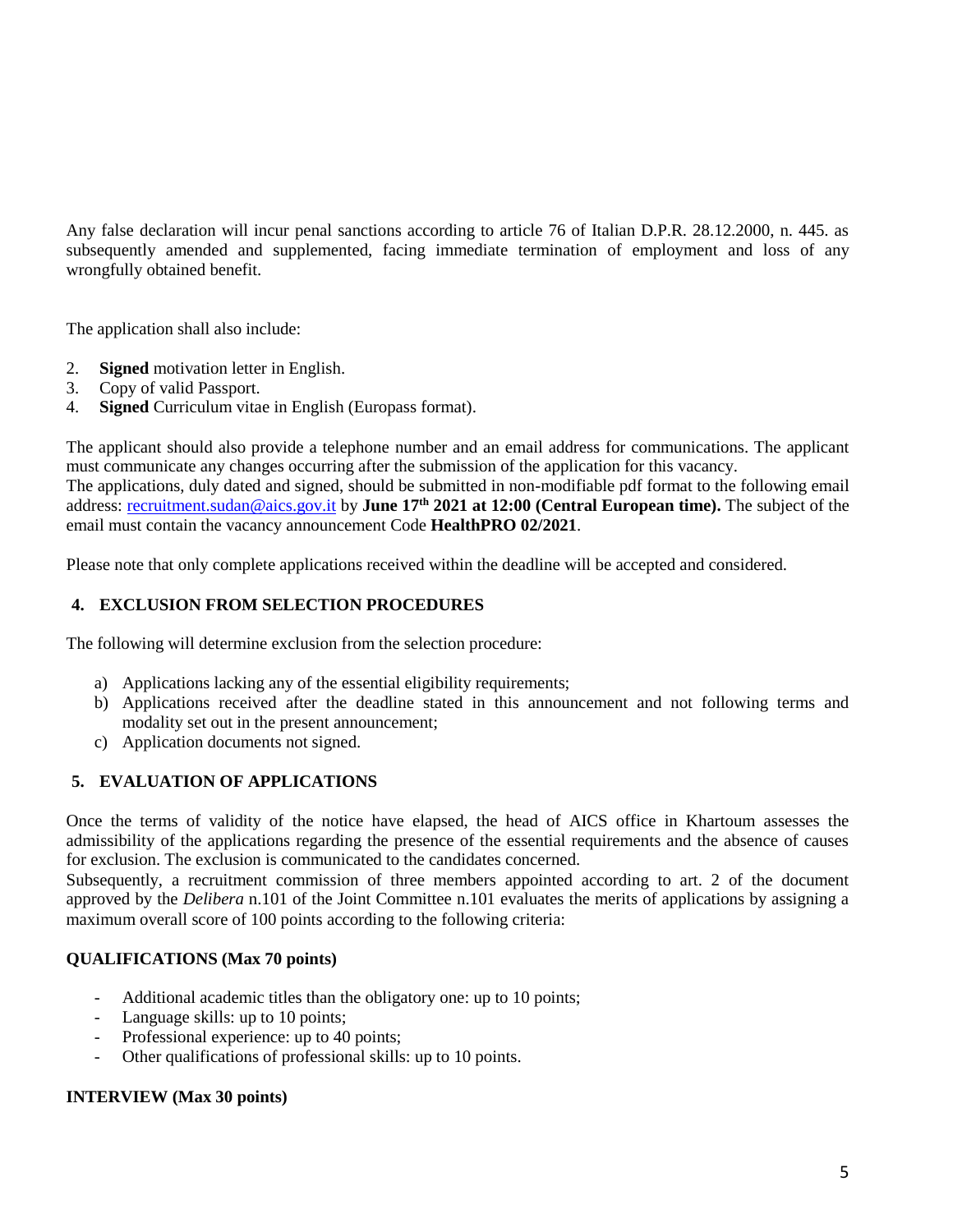Candidates who score at least 40 points, in the assessment of qualifications, are invited for an interview. A maximum score of 30 points can be attributed. The interview will be carried out through audio/video connection, or at the premises of the Italian Agency for Development Cooperation in Khartoum.

The interview shall be held in the languages indicated in the vacancy announcement and shall assess the applicant's knowledge and experience, languages skills, his or her ability to carry out the position and any other skills deemed necessary to assess the candidate's profile in relation to the post to be filled.

The invitation for an interview is sent by e-mail to the address indicated by the candidate in the application. Applicants are not entitled to reimbursement of any costs incurred in connection with the interview.

Following the interview process, a list of candidates is prepared including only candidates with an overall score of not less than 60% of the maximum attributable points (60 points).

### **6. RESULTS OF THE SELECTION**

The candidate with the highest score in the ranking list is declared the winner. He/she is informed by email or any other appropriate means.

The ranking list remains valid for one year and can be extended for another year for motivated needs related to the implementation of the initiative. In case of a decline by the winning candidate or an early termination of the contract, the office reserves the right to appoint another candidate from the ranking list - if the necessary financial resources are available.

In the event of equal scoring, the youngest candidate will be preferred.

The ranking list is published on AICS and AICS Khartoum Office website

In the employment contract between AICS Khartoum and the candidate - selected through the recruitment procedure – both parties can – in the presence of a just cause or a fact of such gravity that does not allow the continuation, not even provisional, of the employment relationship - withdraw from the contract.

In any case, the employee may withdraw from the contract with a 6 months' notice.

The employment contract foreseen the signature of the Italian Agency for Development Cooperation Code of Ethics and Behaviour of staff by the employee according to art. 11, comma 1, let. C) of the Ministry Decree n. 113 July 22nd 2015

#### **7. PROTECTION OF PRIVACY**

The submission of applications by a candidate implies consent to the processing of their personal data, including sensitive data, by personnel assigned to the custody and storage of applications and to their use for the purpose of the selection process

The data processor is the head of AICS Khartoum.

#### **8. PROTECTION CLAUSE**

At any stage of the selection process, AICS has the right at its complete discretion to terminate the recruitment process for organisational or financial needs